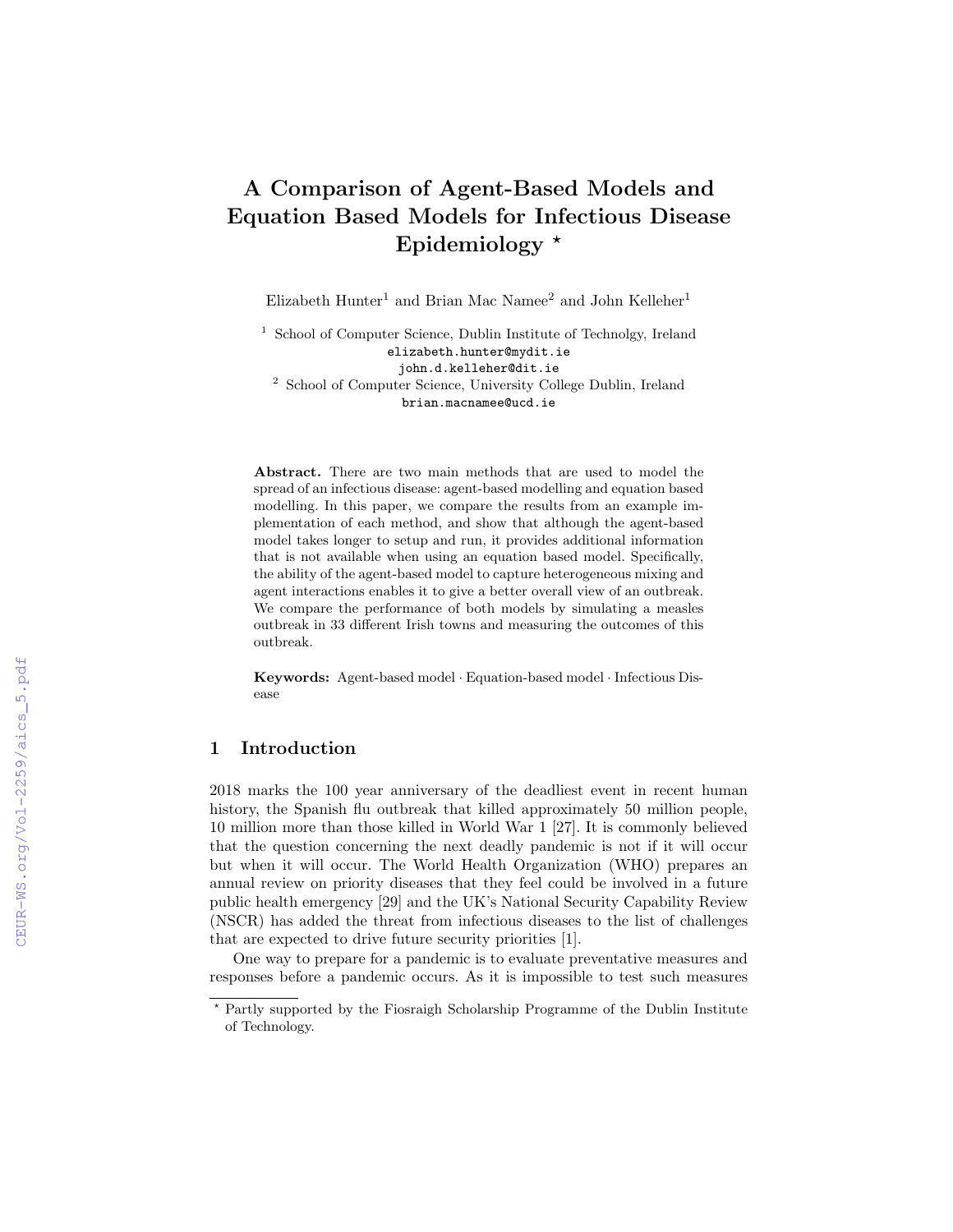in the real world prior to a disease outbreak, one way to evaluate how well prevention measures or responses to an outbreak will work is through modelling. A model is a simplified description of a system or process that can be used to better understand that system or process, allowing one to run experiments without having to test scenarios in the real world. An important part of modelling a disease outbreak is choosing an appropriate and realistic model. While all models will make assumptions, it is important to determine which assumptions make a difference to the results. It is also essential to consider the different types of models available and the advantages and disadvantages of such models. Typically epidemic models are either created using an equation based model or with a simulation model, such as an agent-based model. Both types of models have advantages and disadvantages that may lead to the decision to choose one over the other.

Equation based models tend to be less computationally intensive than simulation models and are faster to run. However, equation based models are designed for a homogeneous population and each additional characteristic added to the population, such as age, vaccination status or socioeconomic status requires additional equations to be added into the model, making the model more complicated and harder to solve and analyse. In addition, equation based models assume homogeneous mixing, each agent has an equal probability of coming into contact with every other agent. There can be adjustments added into equation based models that allow for different contact rates across groups, for example age groups, however, within each group the mixing patterns are the same.

Alternatively, agent-based models are computationally intensive and may take a long time to run to completion. However, one of the main advantages of modelling at the agent level is the ability to create heterogeneous agents. Each agent can have a list of their own characteristics such as age, gender or vaccination status and theoretically each agent could be unique with a different combination of characteristics. These characteristics can affect the agents' likelihood to contract a disease directly or by influencing the agents' decisions and thus who they come into contact with. Because agent-based models allow the agents to make decisions and move throughout the environment the agents in an agent-based model have realistic heterogeneous contact patterns.

When deciding which model is appropriate it is important to look into these advantages and disadvantage but also to look at the ability of each model type to successfully model a disease outbreak. We have created both an agent-based model and an equation based model to better explore the differences between the types of models when applied to the Irish context. Section 2 provides an overview of agent-based models for epidemiology and equation based models for epidemiology. Section 3 discusses the agent-based model and equation based model we have created for Irish towns. Finally, Section 4 discusses and compares the results obtained from both models.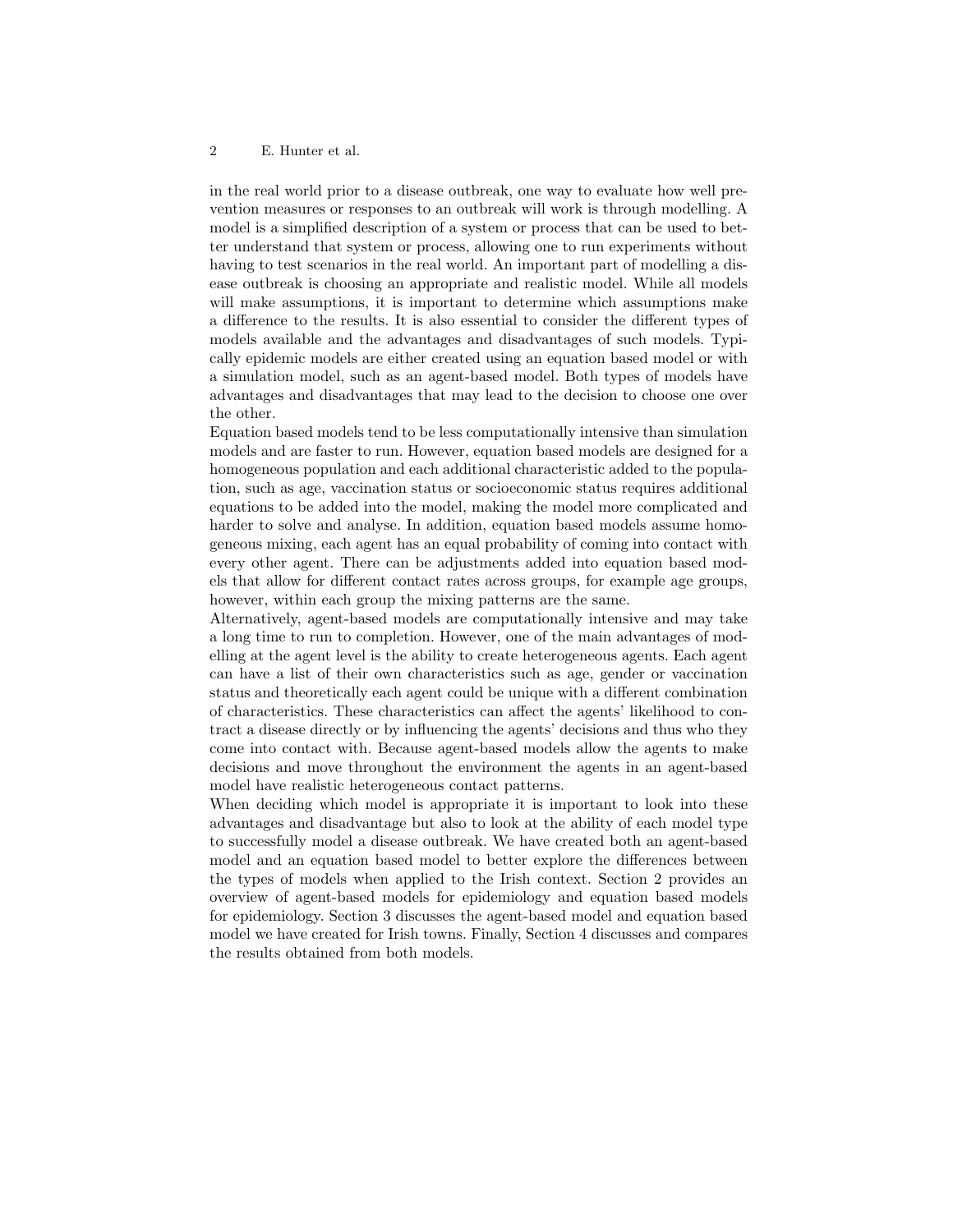## 2 Background

In the following sections we describe both agent-based models and equation based models for infectious disease epidemiology.

## 2.1 Agent-Based Models

Agent-based models (ABMs) are a type of computer simulation composed of agents that can interact with each other and with an environment. The actions of agents are governed by a set of coded rules [18]. Because agents can make their own decisions in the model based on the rules given to them, ABMs can capture unexpected aggregate phenomena that result from combined individual behaviours in a model [5]. ABMs can be particularly useful in infectious disease epidemiology as they have the ability to capture the dynamics of the disease spread combined with the heterogeneous mixing and social networks of the agents [3]. ABMs have been run on a wide range of infectious diseases such as various strains of influenza, including H1N1[10] and H5N1[7], Ebola [21], measles [25], and HPV [23]. The results from ABMs can be used to influence public policy, for example the EpiSimdemics model looked at responses to an outbreak in a military population and determined that counterintuitively sequestration of military populations during an outbreak may lead to more infection [2]. Similarly, FRED (A Framework for Reconstructing Epidemiological Dynamics) is an agent based modelling system that is used to support research on the dynamics of infectious diseases particularly for US state and county public health officials to evaluate the effects of interventions [12]. FRED has been used by researchers to look into different aspects of outbreaks such as shutting schools down and self isolation [4].

### 2.2 Equation-Based Models

Historically equation based models have been used to model the spread of infectious diseases. The most common type of equation based model used for infectious disease modelling is the compartmental model, which is made up of a set of differential equations [13]. The population in a compartmental model is assumed to be homogeneous, well mixed, and split into compartments based off of health status. Each compartment is defined with its own differential equation [9]. The simplest compartmental model is the SIR model where the population is split into three compartments: susceptible individuals  $(S)$ , infected individuals  $(I)$ , and recovered individuals  $(R)$ . The following equations define the system:

$$
\frac{dS}{dt} = \frac{-\beta SI}{N} \tag{1}
$$

$$
\frac{dI}{dt} = \frac{\beta SI}{N} - \gamma I \tag{2}
$$

$$
\frac{dR}{dt} = \gamma I \tag{3}
$$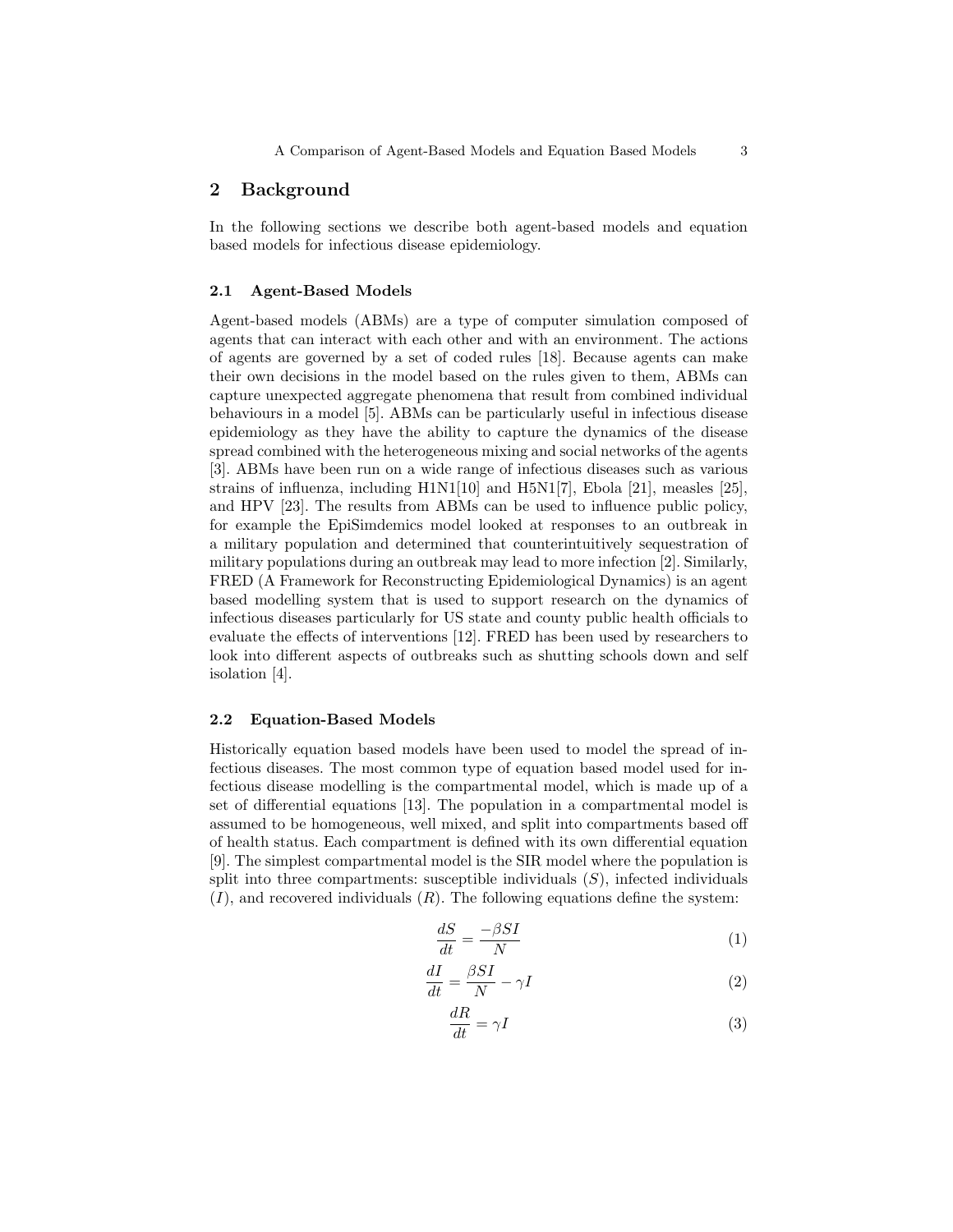where N is the population size,  $\beta$  is the rate of transmission per contact,  $\gamma$  is the recovery rate, and  $S(t) + I(t) + R(t) = N$  [13].

Typical variations of the SIR model include the SEIR model (susceptible, exposed, infected and recovered), the SIS model (susceptible, infected and susceptible) and the SIRS model (susceptible, exposed, infected, recovered and susceptible). The models can be made more complicated and realistic by adding additional compartments for various characteristics of agents including age groups or vaccination status. These models can be used to better understand the dynamics of a disease. Hogan et al. [14] create an age structured model for Respiratory Syncytial Virus, a common childhood infection, where each age group has its own compartments. The model can be useful when simulating age-dependent interventions such as vaccination. The effects that vaccination rates have on measles outbreaks are studied using the Pang et al. model [24].

There are many examples of equation based models beings used to analyse a specific outbreak or epidemic after the fact. These models are often used to determine lessons learned from the outbreak. For example, Vaidya et al. [28] model the spread of H1N1 in a rural university town and determine that a portion of the susceptible population was protected from infection through self-isolation, social distancing or other preventative measures and this protected population played a substantial role in the dynamics of the epidemic. Mamo and Rao [19] show that to best capture the dynamics of Ebola spreading in West Africa an additional compartment, isolated, is needed since isolation is commonly used in Ebola cases. Equation based models have also been used to help shape policy during an outbreak. A series of models were used to help inform policy decisions to control the 2001 foot-and-mouth disease epidemic in the UK [17].

Although equation based models have proven to capture the macro level dynamics of an infectious disease outbreak and have been used in the development of control policies and responses to outbreaks, there are some disadvantages to using an equation based model. Equation based models can not provide detailed information on the spread of the disease. In addition, the small set of variables that are used in an equation based model may not be enough to define an outbreak. Assuming that the population is homogeneous within a compartment can also be a problem in not capturing the individual variations and actions that can have a major impact on the course of an outbreak [9].

## 3 Experimental Setup

The following sections discuss the models we use in our comparison.

#### 3.1 Agent-Based Model

The ABM we use in this paper is the same as the infectious disease model described in Hunter et al.  $[16]^{3}$ . We use the computer software Netlogo [30] to

<sup>3</sup> The model described in Hunter et al. uses a burn-in model as a step in setup to capture socioeconomic segregation. This paper does not use the burn-in model during setup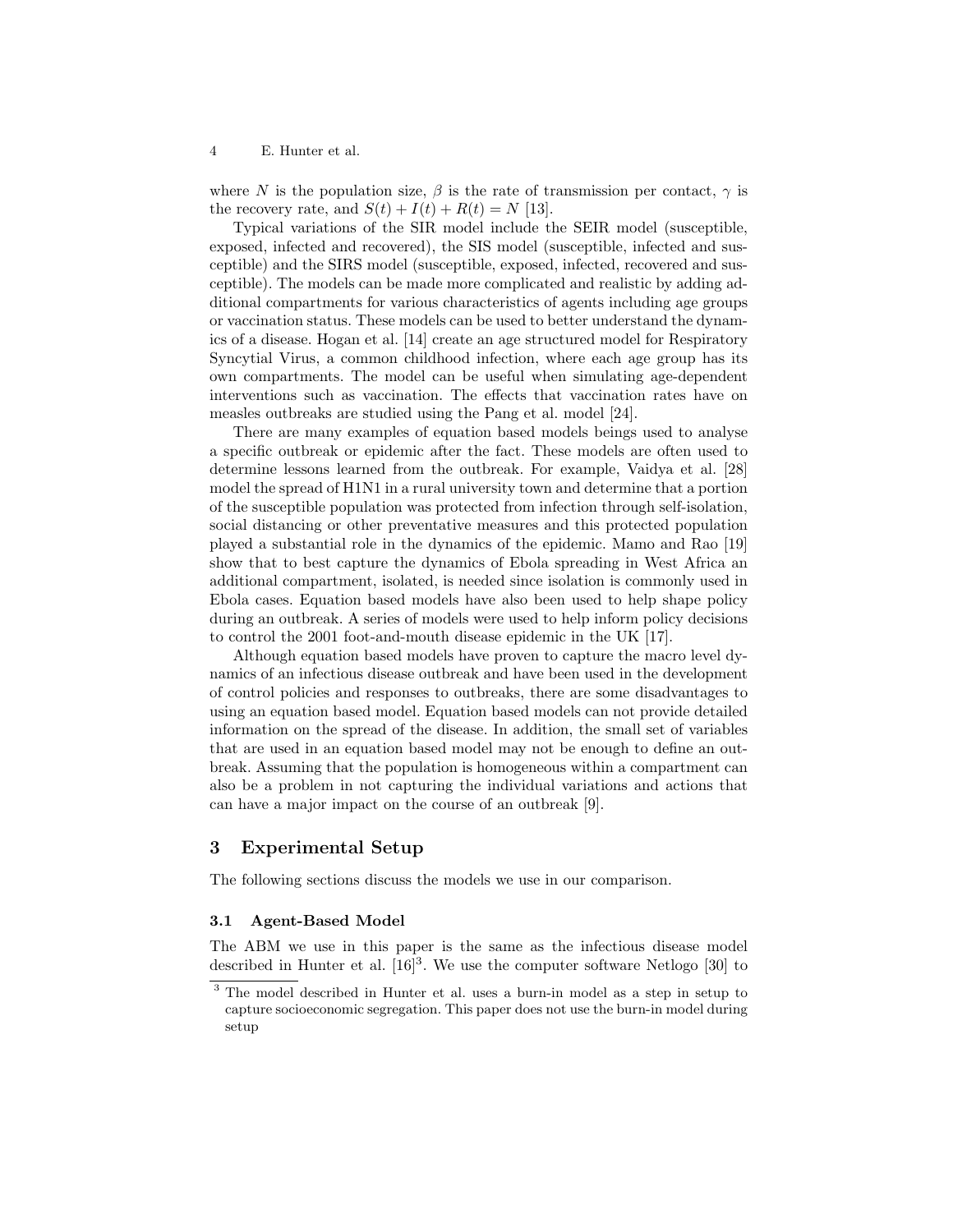implement our model. Netlogo is an easy to use and popular environment for creating ABMs [11]. We chose to use Netlogo due to the increasing popularity of the platform with agent-based modellers and its ability as a medium to large scale modelling platform.

Our model is a data driven ABM for human airborne infectious diseases such as the flu or measles. We have created a simulation with a more general disease model so that it can adjusted for various airborne diseases. It follows an SEIR (susceptible, exposed, infected, and recovered) type compartmental model with the agents moving between the four states relating to infectiousness [13]. Parameters for infectivity, exposed time and recovery time can be adjusted based on the disease being modeled. Our society model is created using openly available data mostly from the Irish Central Statistics Offices to create a realistic synthetic population for a town in Ireland. We also use data from the HPSC to get age specific vaccination rates for the population. The data sources used to create the population and a description of how the society is set up can be found in the paper [15]. The model includes transportation with agents moving between their current location and desired destination in a straight line in steps allowing them to interact with other agents along their route. The model environment includes maps of the towns being modelled. The small area boundary files<sup>4</sup> from the CSO were used to determine the layout of the towns and zoning data is used to determine where residential, community and industrial areas should be placed. School location data from the Irish Department of Education is used to place primary and secondary schools in appropriate locations within towns. Figure 1 shows an example of a town in the agent-base model. The white lines are the outlines of the small areas and the yellow figures represent people in the town. The model runs on time steps of two hours and runs until no agents are exposed or infected.



Fig. 1. An example setup of the Agent-Based Model. The town modelled here is Schull, Ireland.

<sup>4</sup> Small areas are the smallest area over which census data is aggregated. Each small area is made up of 50 to 200 households.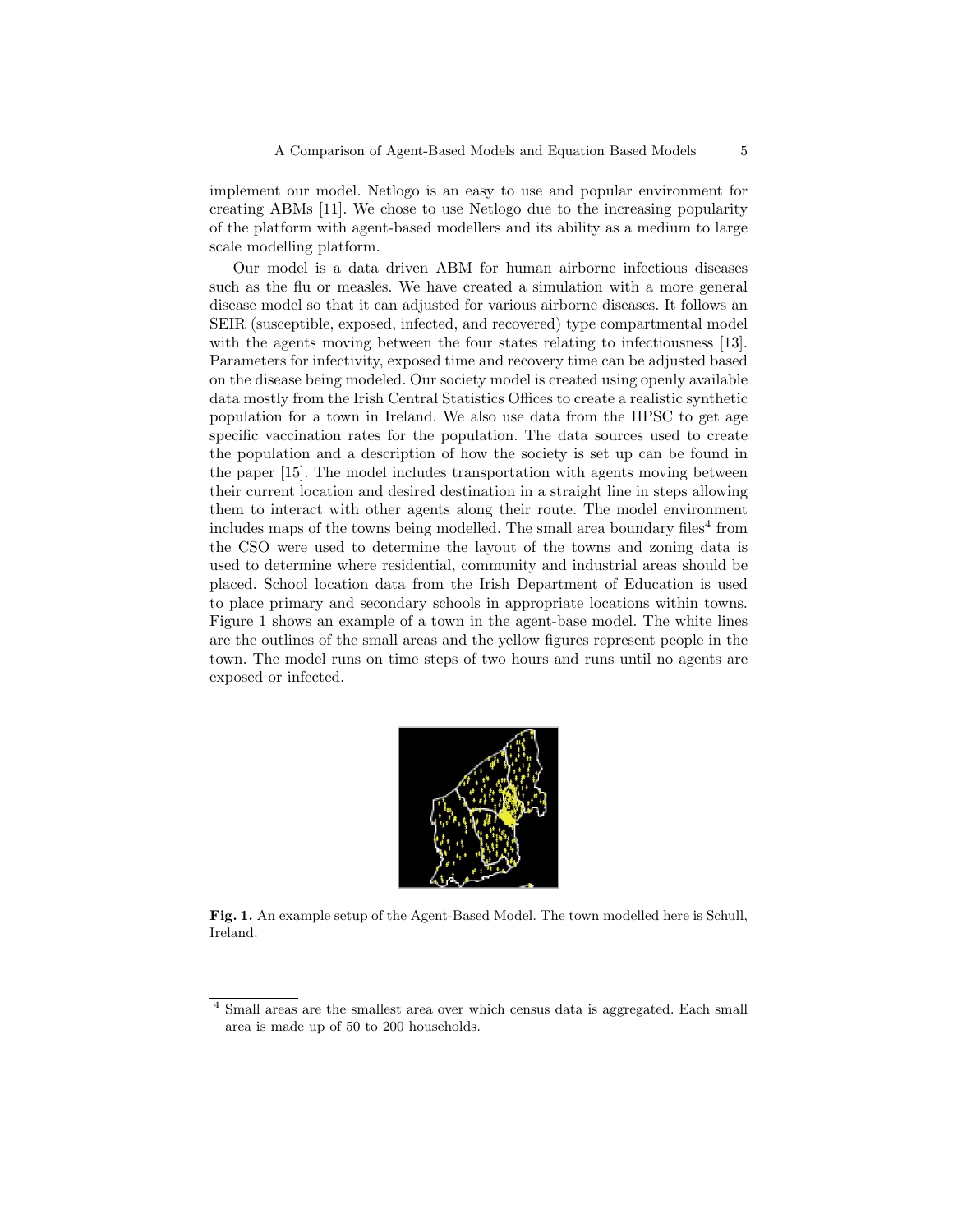#### 3.2 Equation-Based Model

We created an equation based model to compare to the ABM. The equation base model is a compartmental model with age groups that determine vaccination status. There are 61 equations in the model and 29 age groups. There is one age group for each age between 0 and 27 and then another group for all other adults. These match with the vaccination data that we have and with our ABM. For each age group there are two equations: susceptible but not vaccinated, and susceptible and vaccinated. We consider homogeneous mixing within the model so the exposed, infected and recovered groups contain individuals from all 29 age groups. The model is represented with the following equations:

$$
\frac{dS_i}{dt} = \frac{-\beta S_i I}{N} \tag{4}
$$

$$
\frac{dS_{vi}}{dt} = -(1 - \alpha) \frac{\beta S_{vi}I}{N}
$$
\n(5)

$$
\frac{dE}{dt} = \Sigma \left( \frac{\beta S_i I}{N} + (1 - \alpha) \frac{\beta S_{vi} I}{N} \right) - \sigma E \tag{6}
$$

$$
\frac{dI}{dt} = \sigma E - \gamma I\tag{7}
$$

$$
\frac{dR}{dt} = \gamma I \tag{8}
$$

Where  $S_i$  is the susceptible, unvaccinated population for age group i,  $S_{vi}$  is the susceptible, vaccinated population for age group  $i, E$  is the exposed but not infectious population,  $I$  is the infectious population,  $R$  is the recovered population, N is the total population,  $\beta$  is the rate of transmission per contact,  $\alpha$  is the vaccination success rate,  $\frac{1}{\sigma}$  is the duration of the exposed period and  $\frac{1}{\gamma}$  is the duration of the infectious period. We take the duration of the exposed period to be 10 days and the duration of the infectious period to be 8 days. We then determine  $\beta$  using the formula  $\beta = R_0 \gamma$  [8]

The model is solved using Matlab ODE solver [20]. The initial conditions for each town were adjusted to match the 2011 census data and the vaccination statistics. Both datasets are also used in the creation of the ABM.

#### 4 Results

To compare the two models we simulate a measles outbreak in 33 different towns. The towns are small to medium size towns in Ireland with populations between 390 and 9,548. The areas of the towns range from  $5.26 \text{ km}^2$  to  $63.96 \text{ km}^2$ . The towns included were selected to have a range of diverse towns to test the models. Data for each town is used to setup the ABM and we use the population statistics from the town as initial conditions in the equation based model. We keep agebased vaccination rates constant across all towns using all Ireland vaccination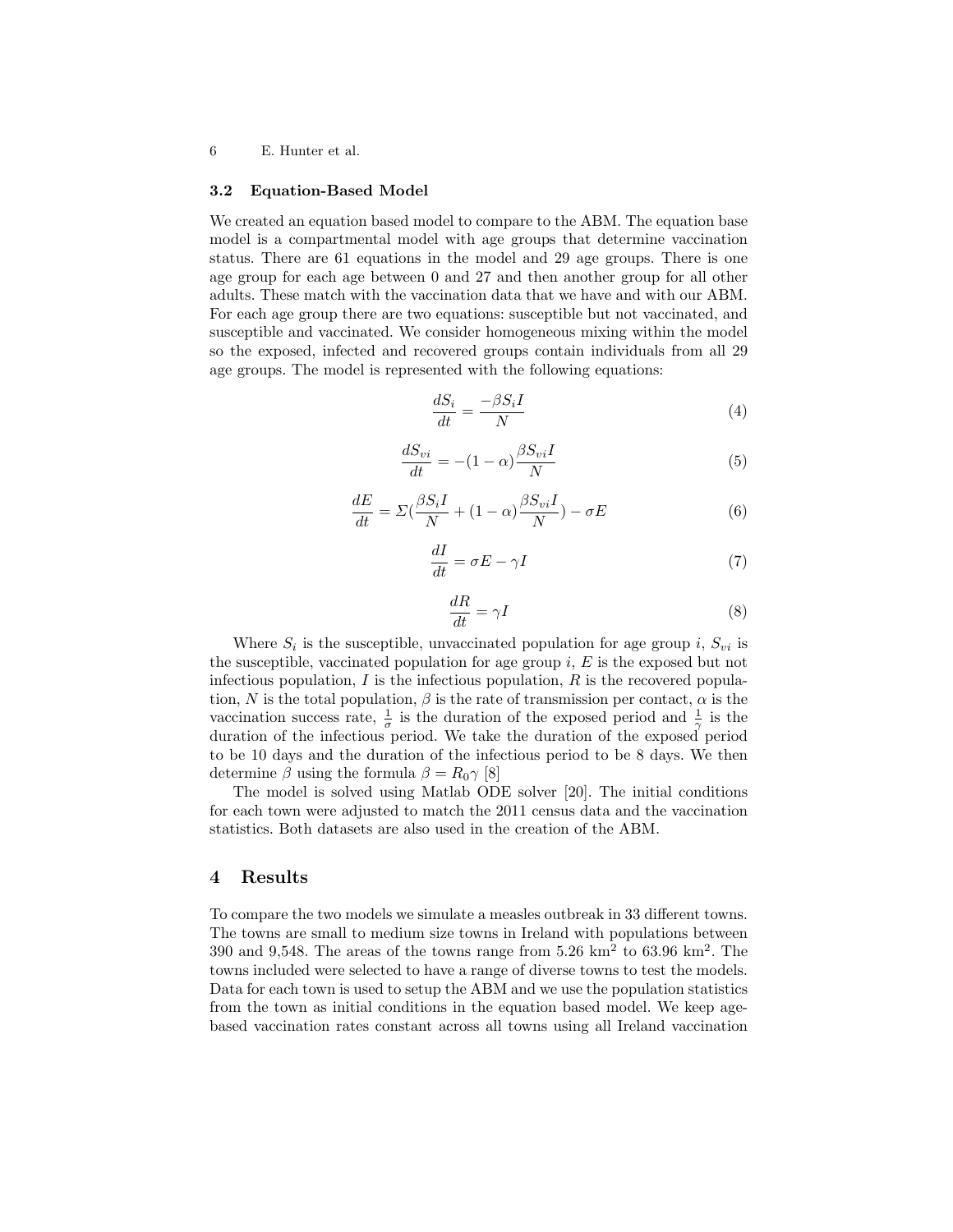levels. The models run until no agents are exposed or infected, which means that the length of a simulation varies between towns and between runs for the same town. For example, across 100 runs for the town of Schull, the average length of a simulation was 8 weeks but the simulation ended in some runs after one week and in some runs after 15 weeks.

For the purpose of comparison we take as the outcome of an outbreak<sup>5</sup> the final recovered number from the equation based model, this is the number of individuals in the model who started as susceptible, became exposed, moved to infected and then recovered and represents the magnitude of the outbreak. For the ABM we use the average number of infected agents across 200 runs, as ABMs have stochasticity in the model each run can have different results. For each model run there is a total number of immune agents, these are the agents who have been infected and recovered. We take the average across the 200 runs for each town and find an average magnitude of the outbreak for the town. The ABM provides us with a range of outbreaks that might occur in the current system. The average does not need to be calculated for the equation based model because there is no stochasticity in the system. The lack of stochasticity in the model means that the same result is found each time. Table 1 presents the results for the equation based model for each town, the average number of immune agents from the ABM and the maximum number of infected agents across all runs of the ABM. Looking at the results it can be noted that in some towns such as Arainn, Kilkee and Schull the results are similar between the ABM and the equationbased model. However, many of the towns have different results between the two models, showing that the results can vary and that a comparison is necessary. It is important to note that there are only two towns, Blarney and Kilcock, where the number of infected people in the equation based model is greater than the maximum number infected in the ABM. This means that for all other towns the outbreak produced in the equation-based could be in the range of outbreaks produced in the ABM.

To determine which descriptors of the towns (e.g. population and area) are most related to the results of the model simulations we calculated Pearson correlation coefficients between simulation results and town descriptors. Table 2 shows the correlations between the results of the ABM and the equation based model and other variables including the population size, percent of unvaccinated individuals, percent students in the town and the area of the town. From the correlations it can be seen that the results for both models are correlated with the population of the town. However, the equation based model has a much higher correlation with population than the agent based model.

In fact the ABM has a higher correlation with the equation based model results than with the population. From the correlations it can also be seen that the equation based model is correlated with the percent of unvaccinated individuals and the percent of students in the town. This makes sense as these are variables that are included in the model. Area, however, has a near zero correlation with

<sup>5</sup> We define an outbreak as two or more cases of measles. This is based off of the WHO's definition of a measles outbreak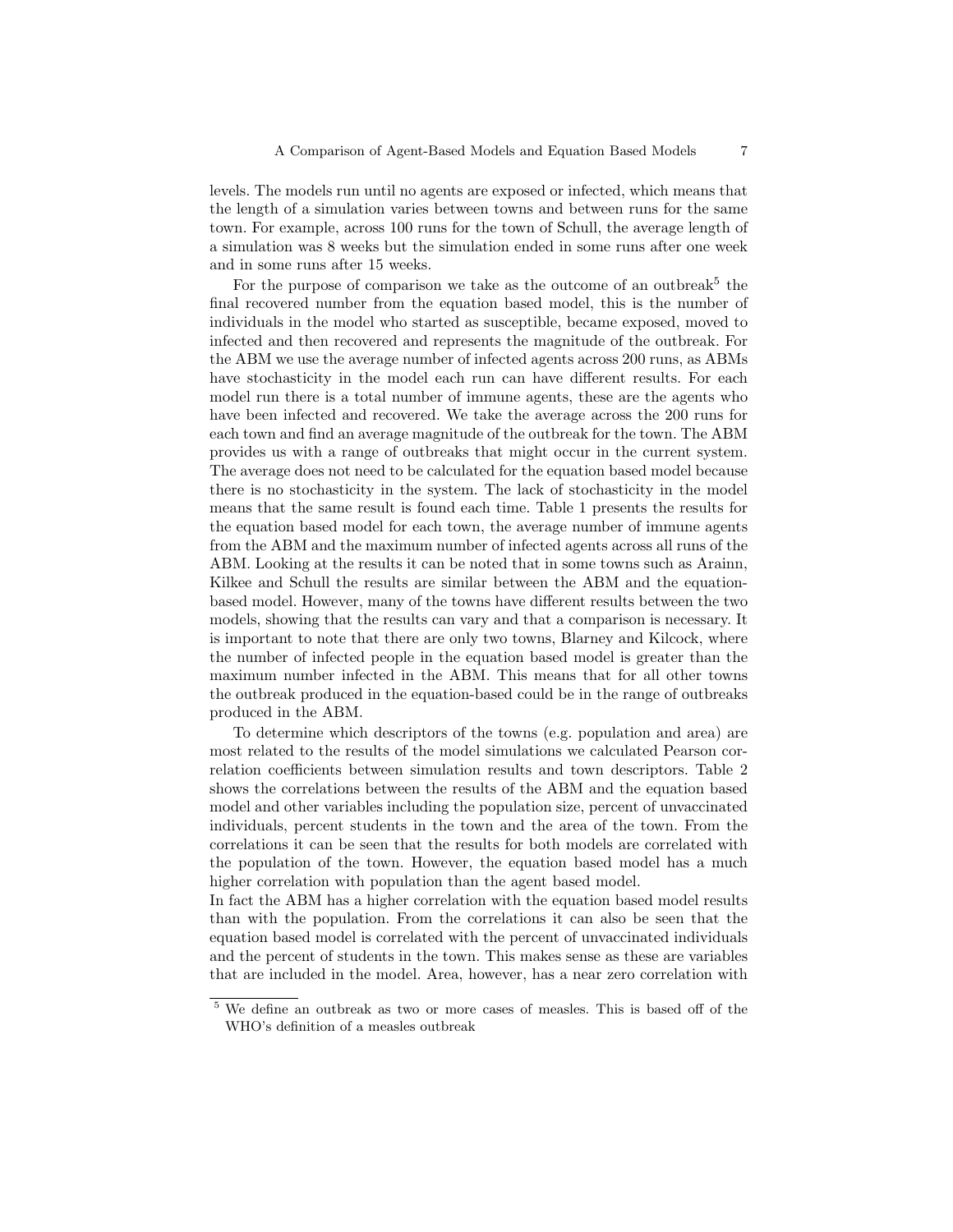the equation based model as the variable is not included. The ABM has a small correlation with the percent of unvaccinated agents, the percent of students in the town and the area. The smaller correlations compared to the equation based model are believed to be because the results of the ABM are not simply determined by the variables programmed into the model but by the individual agent decisions and interactions between the variables that are not found within the equation based model. The correlations help to show that ABM captures more complex relationships and interactions between variables than the equation based model.

For a more in depth look at the output from both models we look at the results of both models for Kinsale. We picked Kinsale because it was determined, based on a detailed analysis of the Irish census data, that Kinsale was the town that statistically best represents Ireland [22]. It also has a large variation between the results in the ABM and the equation based model. As ABMs are designed to be stochastic each model run produces a different result, Table 1 presents the average number of infected agents but we can find additional statistics on the outbreaks such as the percent of runs that lead to an official outbreak (2 or more cases). The equation based model is non stochastic and thus we only get the one outbreak. It would be possible to change the initial conditions of the equation based model to get different results, however, the initial conditions are based off of the actual population. In the ABM there are 87% of runs that lead to an outbreak.

To test how both models react to a change in the initial conditions we look at how a change in the vaccination policy would influence the outbreak. For all non school age individuals we leave the vaccination levels the same, however, for any individual in the model who is in school we implement the policy that all school age children must be vaccinated for measles. This is a policy that is implemented in many states in the USA,and France and has been discussed as a potential policy for Ireland [6]. To account for children with medical exemptions we use the average percent of children in the USA that do not receive the MMR vaccination due to medical reasons, resulting in a 99.25% vaccination rate among school children in the model [26]. In the equation based model for Kinsale this results in a reduction of the size of the outbreak from an outbreak of size 23 individuals to an outbreak of size 2. The ABM for Kinsale sees a reduction in the average number of infected agents from 438 to 129, a reduction in the maximum number of infected agents from 655 to 534 and a reduction in the percent of runs that lead to an outbreak from 87% to 63%.

Both models show that a reduction in the outbreak size occurs when changing the vaccination policy, however, because we have a range of outbreaks that might occur with the ABM results we are better able to understand how the vaccination policy might influence an outbreak in the real world. It is highly unlikely that a real outbreak will match the equation based model results exactly. It is much more likely that a real outbreak will fall into the range of our ABM results. Thus we can show a vaccination policy will influence the likelihood of an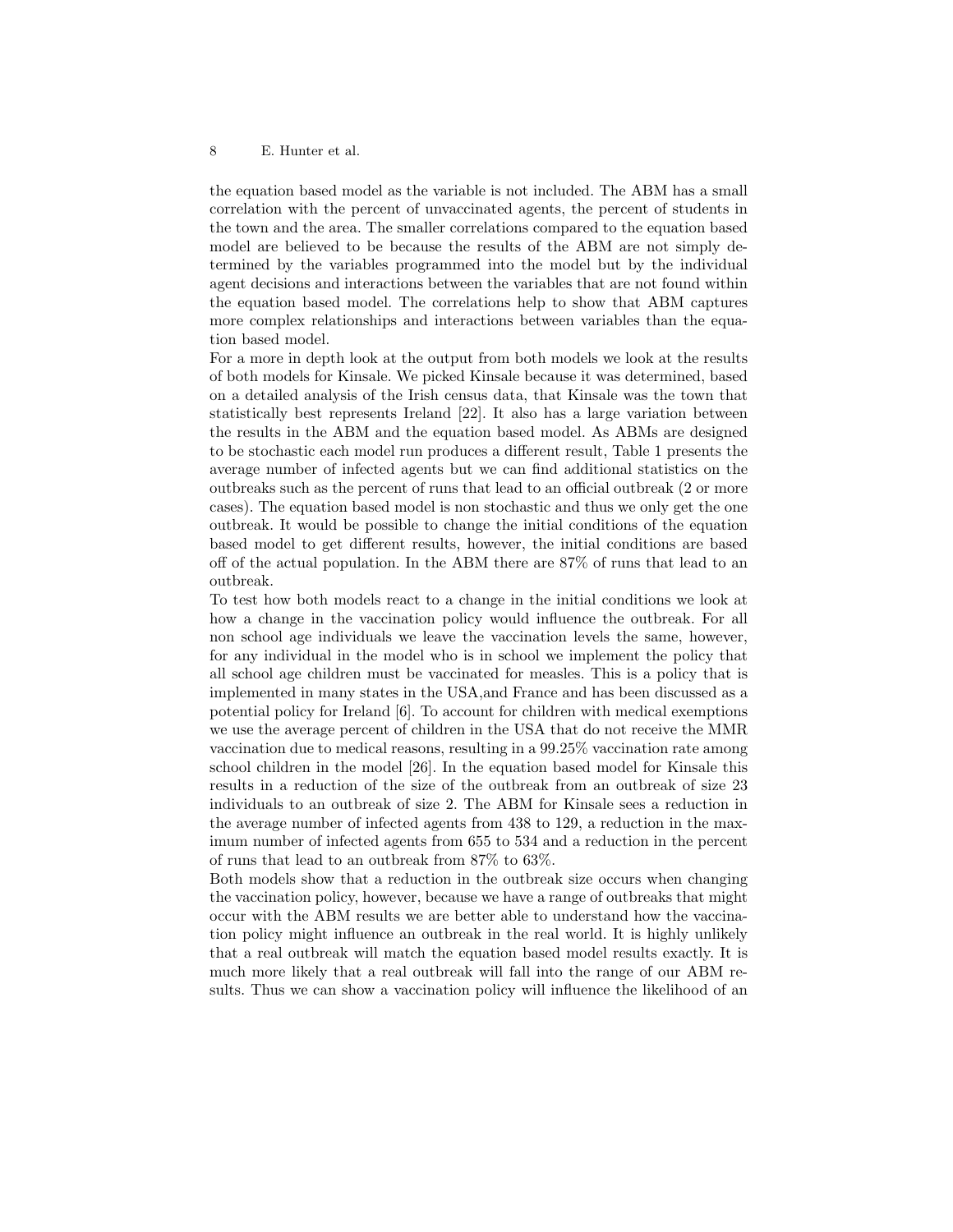| Town           | Population |             |            | Area Population Average Infected Max Infected |        | Total Infected         |
|----------------|------------|-------------|------------|-----------------------------------------------|--------|------------------------|
|                |            | $(km^2)$    | Density    | ABM                                           |        | ABM Mathematical Model |
| Arainn         |            | 1,251 47.48 | 26.35      | 11.64                                         | 62     | 10.65                  |
| Ardamine       | 3,293      | 23.33       | $141.15\,$ | 173.96                                        | 334    | 44.80                  |
| Ardfert        | 997        | 7.97        | 125.09     | 7.77                                          | 47     | 24.60                  |
| Arranmore      | 514        | 18.08       | 28.43      | 15.95                                         | 59     | 5.40                   |
| Bagenalstown   | 3,421      | 18.00       | 190.06     | 10.16                                         | 59     | 52.80                  |
| Ballyjamesduff | 3,134      | 21.60       | 145.09     | 219.27                                        | 406    | 106.33                 |
| Banagher       | 1,993      | 19.85       | 100.40     | 118.17                                        | 220    | 38.05                  |
| Blarney        | 5,310      | 23.30       | 227.90     | 5.08                                          | $52\,$ | 82.27                  |
| Castlereagh    | 3,077      | 40.09       | 76.75      | 170.82                                        | 277    | 14.90                  |
| Clane          | 7,527      | 18.89       | 398.46     | 687.12                                        | 1024   | 219.75                 |
| Croom          | 1,690      | 18.17       | 93.01      | 5.80                                          | 88     | 62.33                  |
| Donegal        | 4,010      | 31.49       | 127.34     | 266.22                                        | 415    | 35.97                  |
| Gort           | 2,671      | 11.21       | 238.27     | 185.99                                        | 340    | 38.17                  |
| Kenmare        | 2,912      | 55.61       | 52.36      | 69.07                                         | 234    | 14.81                  |
| Kilcock        | 6,234      | 16.40       | 385.61     | 6.26                                          | 56     | 162.07                 |
| Kildare        | 9,325      | 37.09       | 251.42     | 871.69                                        | 1206   | 259.71                 |
| Kilkee         | 1,037      | 5.26        | 197.15     | 10.05                                         | 62     | 8.16                   |
| Killadysert    | 922        | 63.96       | 14.42      | 8.08                                          | 62     | 9.61                   |
| Kinsale        | 6,871      | 12.96       | 530.17     | 438.14                                        | 655    | 22.92                  |
| Lisdoonvarna   | 861        | 12.96       | 66.44      | 7.21                                          | 45     | 12.08                  |
| Louisburgh     | 983        | 23.30       | 42.19      | 8.70                                          | $51\,$ | 11.50                  |
| Moate          | 3,046      | 21.34       | 149.75     | 258.04                                        | 401    | 55.86                  |
| Oranmore       | 4,325      | 22.38       | 193.25     | 8.92                                          | 114    | 90.72                  |
| Portmagee      | 390        | 16.77       | 23.26      | 4.67                                          | 40     | 6.17                   |
| Rathnew        | 3,294      | 6.90        | 477.39     | 25.28                                         | 176    | 85.89                  |
| Roscrea        | 6,318      | 48.45       | 130.40     | 638.40                                        | 843    | 146.30                 |
| Rosslare       | 2,057      | 17.90       | 114.91     | 3.60                                          | 40     | 11.01                  |
| Roundstone     | 459        | 28.01       | 16.39      | 21.43                                         | 48     | 15.57                  |
| Schull         | 987        | 17.03       | 57.96      | 13.88                                         | 88     | 12.57                  |
| Shanagolden    | 946        | 17.79       | 53.18      | 4.73                                          | 42     | 7.26                   |
| Stamullin      | 4,694      | 37.68       | 124.58     | 173.70                                        | 516    | 95.05                  |
| Strokestown    | 1,003      | 18.11       | 55.38      | 16.86                                         | 63     | 13.14                  |
| Tramore        | 9,548      | 16.60       | 575.18     | 44.63                                         | 228    | 141.75                 |

A Comparison of Agent-Based Models and Equation Based Models 9

Table 1. Area, population and model results for each of the 33 selected towns

outbreak occurring along with how it will reduce the magnitude of an outbreak if it does occur.

# 5 Conclusion

The work in this paper presents a comparison between an ABM for a measles outbreak in Irish towns and an equation based model for the same outbreak. Through analysis of the results we show that the two models can appear to produce very different outbreaks, however, in most cases the equation based model is in the range of outbreaks that the ABM produces. Looking at the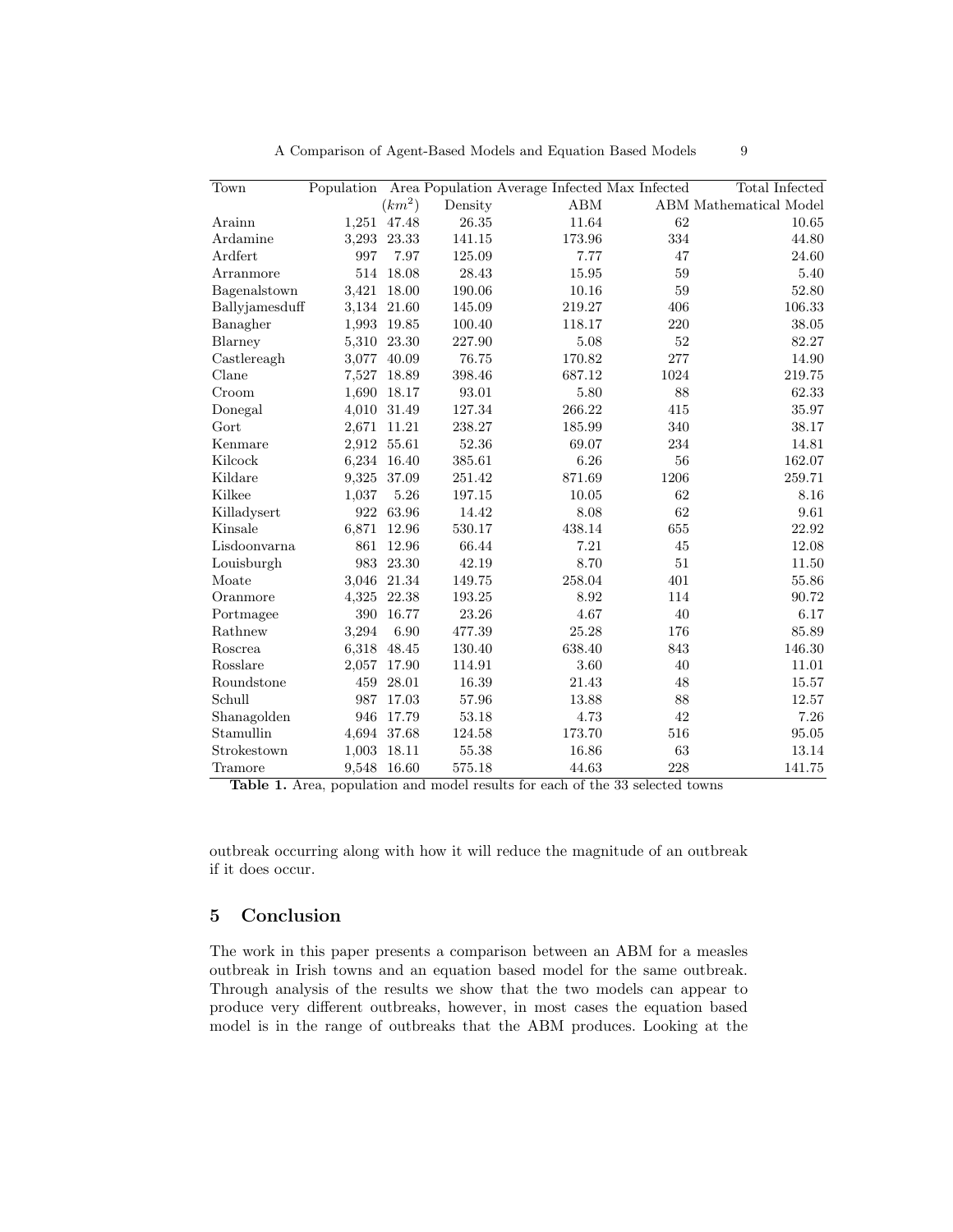|                           | Mathematical Model ABM Population Unvaccinated Students Area |       |       |          |       |          |
|---------------------------|--------------------------------------------------------------|-------|-------|----------|-------|----------|
| Mathematical Model        |                                                              | 0.700 | 0.844 | 0.596    | 0.543 | 0.005    |
| АВМ                       | 0.700                                                        |       | 0.674 | 0.286    | 0.209 | 0.333    |
| Population                | 0.844                                                        | 0.674 |       | 0.462    | 0.388 | 0.203    |
| Unvaccinated              | 0.596                                                        | 0.286 | 0.462 | 1        | 0.589 | $-0.105$ |
| $\operatorname{Students}$ | 0.542                                                        | 0.209 | 0.388 | 0.589    |       | 0.001    |
| Area                      | 0.005                                                        | 0.333 | 0.203 | $-0.105$ | 0.001 |          |

Table 2. Correlation table for percent outbreaks and the other town characteristics

correlations between the results of the models and factors that are coded into or included in the model we can conclude that the agent-based model captures interactions that the equation based model does not.

As the ABM follows agents through the environment it can provide us with more detailed information such as where an agent becomes infected or who infected them. This could lead to a better understanding of how the disease spreads and allow public health officials to focus on specific areas. While some exploratory work, such as looking at overall changes in vaccination rates, can be done easily in both agent-based and equation based models, something such as including push vaccinations during an outbreak or studying the effects of isolation are more complicated when done with an equation based model requiring additional equations and interaction terms, while the same could be done in an ABM with the introduction of a few extra behavioural rules. Further work could be done to expand both models to include such interventions. It should be noted, however, that one of the advantages of the ABM comes in its adaptability. In order to add push vaccinations or change contact patterns the same ABM could be used just with different parameters while a new equation based model would need to be created.

Using an ABM allows one to capture the stochasticity that exists in a real world system. Agents are allowed to make decisions similar to how individuals in the real world will. Running the ABM multiple times will capture different possible scenarios for the outbreak that are all determined by how the agents interact. For example, if the initial infected agent decides to self isolate and does not come into contact with other individuals once they know they are sick the outbreak will be much smaller than if the agent does not stay home at all. This is similar to what could happen in a real world scenario.

The equation based model does not capture these different decisions and simply presents one course of the outbreak. The equation based model, however, does have the advantage of time and computing power. Running 200 runs of the agent-based model depending on the population size and area can take days while the equation based model takes seconds. Despite the extra time it takes to run the agent-based model we feel that the results show that it has more advantages over the equation based model when trying to capture the true course of an outbreak. More work should be done to compare not only the end results of the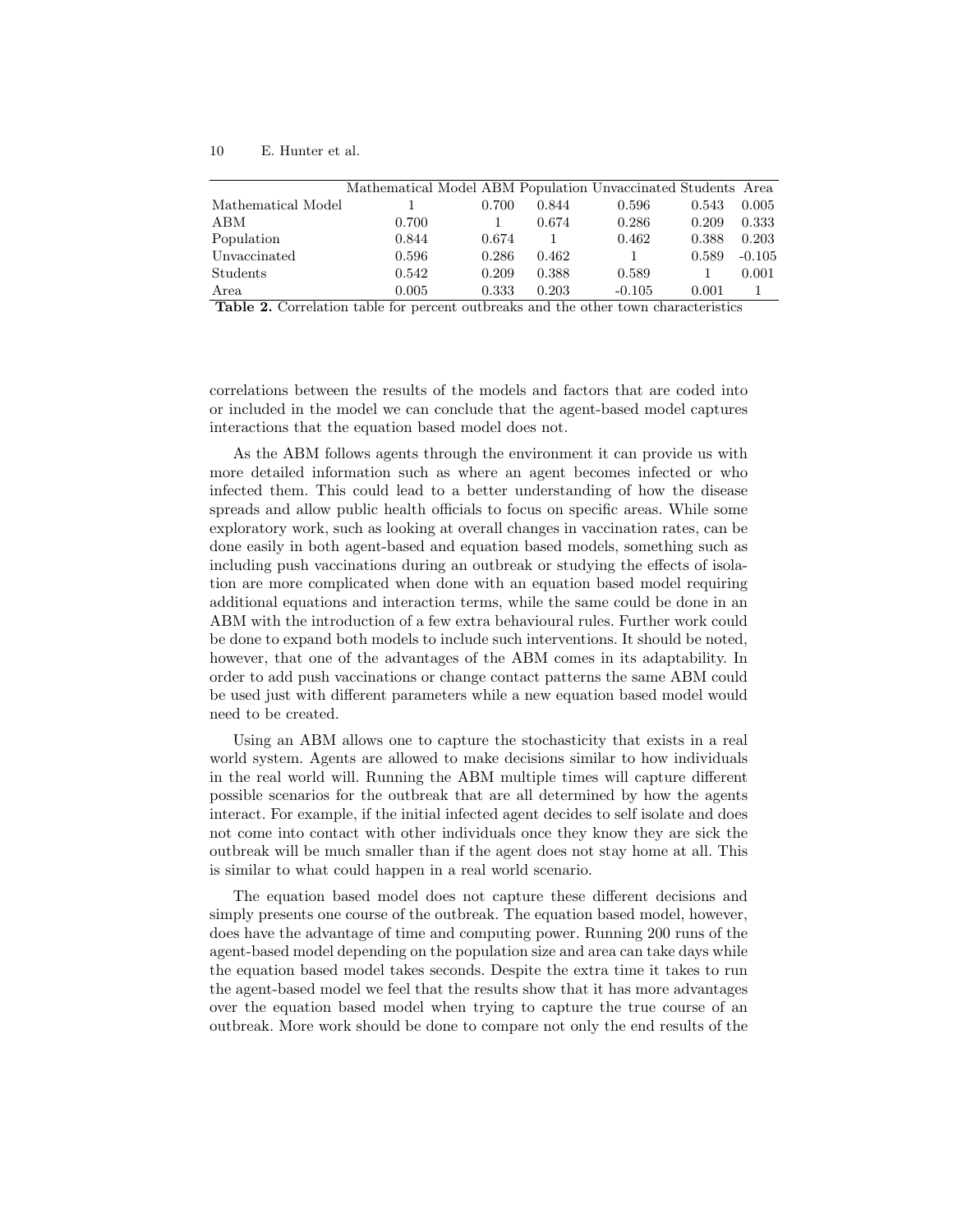models but also the overall patterns of the outbreaks from each type of model and how the early stages of an outbreak differ between the two models.

## References

- 1. National security capability review. Tech. rep., Cabinet Office (2018)
- 2. Barrett, C.L., Bisset, K.R., Eubank, S.G., Feng, X., Marathe, M.V.: Episimdemics: an efficient algorithm for simulating the spread of infectious disease over large realistic social networks. International Conference for High Performance Computing, Networking, Storage and Analysis (2008). https://doi.org/10.1109/SC.2008.5214892
- 3. Bobashev, G.V., Goedecke, D.M., Yu, F., Epstein, J.M.: A hybrid epidemic model: Combining the advantages of agent-based and equation based-approaches. Proceedings of the 2007 Winter Simulation Conference pp. 1532–1537 (2007). https://doi.org/10.1109/WSC.2007.4419767
- 4. Brown, S.T., Tai, J.H., Bailey, R.R., Cooley, P.C., Wheaton, W.D., Potter, M.A., Voorhees, R.E., LeJeune, M., Grefenstette, J.J., Burke, D.S., McGlone, S.M., Lee, B.Y.: Would school closure for the 2009 h1n1 influenza epidemic have been worth the cost?: A computational simulation of pennsylvania. BMC Public Health (2011). https://doi.org/10.1186/1471-2458-11-353
- 5. Bruch, E., Atwell, J.: Agent-based models in empirical social research. Social Methods Research 44(2), 186–221 (2015). https://doi.org/10.1177/0049124113506405
- 6. Clarke, V.: Mandatory measles vaccinations for children could lead to backlash, professor warns. The Irish Times (2018)
- 7. Dibble, C., Wendel, S., Carle, K.: Simulating panemic influenza risks of us cities. Proceedings of the 2007 Winter Simulation Conference pp. 1548–1550 (2007). https://doi.org/10.1109/WSC.2007.4419770
- 8. for Disease Modeling, I.: Generic 1: Sir-simple single-node outbreak (2017)
- 9. Duan, W., Fan, Z., adn Gang Guo, P.Z., Qiu, X.: Mathematical and computational approaches to epidemic modeling: A comprehensive review. Frontiers of Computer Science p. (2015). https://doi.org/10.1007/s11704-014-3369-2
- 10. Friás-Martínez, E., Williamson, G., Friás-Martínez, V.: An agentbased model of epidemic spread using human mobility and social network information. IEEE Conference on Social Computing (2011). https://doi.org/10.1109/PASSAT/SocialCom.2011.142
- 11. Gilbert, N.: Agent-Based Models. 7-153, Sage Publications, Inc, London (2008)
- 12. Grefenstette, J.J., Brown, S.T., Rosenfeld, R., DePasse, J., Stone, N.T., Cooley, P.C., Wheaton, W.D., Fyshe, A., Galloway, D.D., Sriram, A., Guclu, H., Abraham, T., Burke, D.S.: Fred (a framework for reconstructing epidemic dynamics): an open-source software system for modeling infectious diseases and control strategies using census-based populations. BMC Public Health 13(1), 940 (Oct 2013). https://doi.org/10.1186/1471-2458-13-940, https://doi.org/10. 1186/1471-2458-13-940
- 13. Hethcote, H.W.: The mathematics of infectious diseases. Society for Industrial and Applied Mathematics Review pp. 599 – 653 (2000)
- 14. Hogan, A.B., Glass, K., Moore, H.C., Anderssen, R.S.: Applications + practical  $\text{conceptualization} + \text{mathematics} = \text{fruitful innovation:age structures in mathe-}$ matical models for infectious diseases, with a case study of respiratory syncytial virus. Mathematics for Industry pp. 105–116 (2016). https://doi.org/